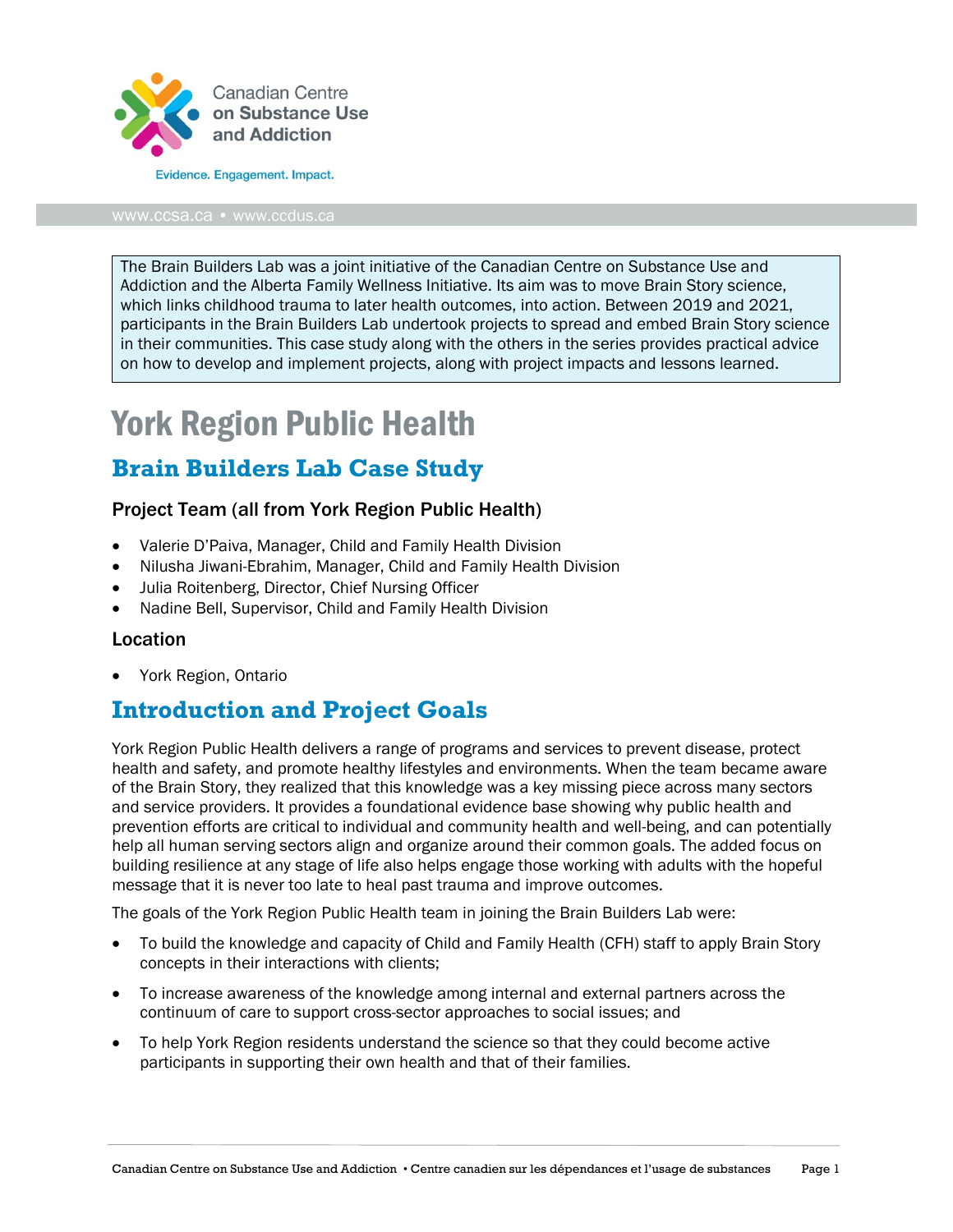

### **Knowledge Mobilization Activities**

Securing leadership buy-in: To create buy-in to use Brain Story science as a foundation for programming within CFH, they oriented management to the knowledge and the Alberta Family Wellness Initiative Brain Story Certification Course (BSCC) as a potential staff development tool that could help move the concepts into practice. There was considerable interest and the team began sharing the information with other committees and groups within CFH.

Staff awareness-raising: The team engaged the groups that would most likely see the fit first, such as the Mental Health Treatment and Resilience Committees and the school team. In addition, Valerie is a trainer in CFH for resilience skills and trauma-informed care and she was able to weave Brain Story science into her regular training materials. The team also secured buy-in to launch the knowledge at an internal professional development day for all CFH staff.

Hands-on learning and discussion: To support knowledge application, Valerie launched a community of practice for CFH staff who had completed the BSCC. Those who attended demonstrated a high degree of motivation for brainstorming new ideas for service delivery.

Community awareness raising: To solicit interest in applying the knowledge more broadly, the team knew they needed to engage their community partners. They secured a grant from the Ontario Brain Institute to help them improve their presentation materials and to support a community event and the CFH staff professional development day. The community event attracted participants from more than 20 community agencies and generated considerable excitement, but the pandemic has limited the team's ability to follow up with participants.

Targeted awareness raising: One of the key groups the team wanted to influence was early childhood educators. Many individuals who work in this sector do not receive extensive training, and likely no formal training on brain science. The team developed a training session that included Brain Story concepts and group discussion about how these concepts could be applied in childcare.

### **Outcomes and Impact**

Organizational change: Many teams within CFH are either mandating or strongly encouraging staff to take the BSCC. Managers are helping to create accountability by asking staff to include at least one goal related to Brain Story science in their performance evaluations. The housing team developed new recommendations to prioritize individuals and families with children for housing. York Region Public Health has now approved

#### Participants at events:

- Over 150 CHF staff
- 120 staff from community agencies, including school boards, mental health and addiction treatment, policing and physicians

the roll out of trauma-informed care training to all staff, not just those in the CFH division.

Program and practice change: CFH reallocated some funds to support revising its screening and trauma-informed practice guidelines to align more closely with Brain Story concepts. To accelerate practice change, the team created an internal Brain Story strategy logic model that illustrates how applying Brain Story science can influence child and family outcomes. They also created a new referral pathway for perinatal mental health that included additional screening. While many staff are exploring how to apply the Brain Story in practice, some have started sharing the concepts with clients.

Shifting mental models: Overall, the broad uptake within CFH is starting to create shifts in staff attitudes, beliefs and understanding of their clients. Brain Story concepts are becoming part of regular conversations as the metaphors have given staff a new, common language to support interprofessional work. Many staff have shifted to more of a prevention mindset and a different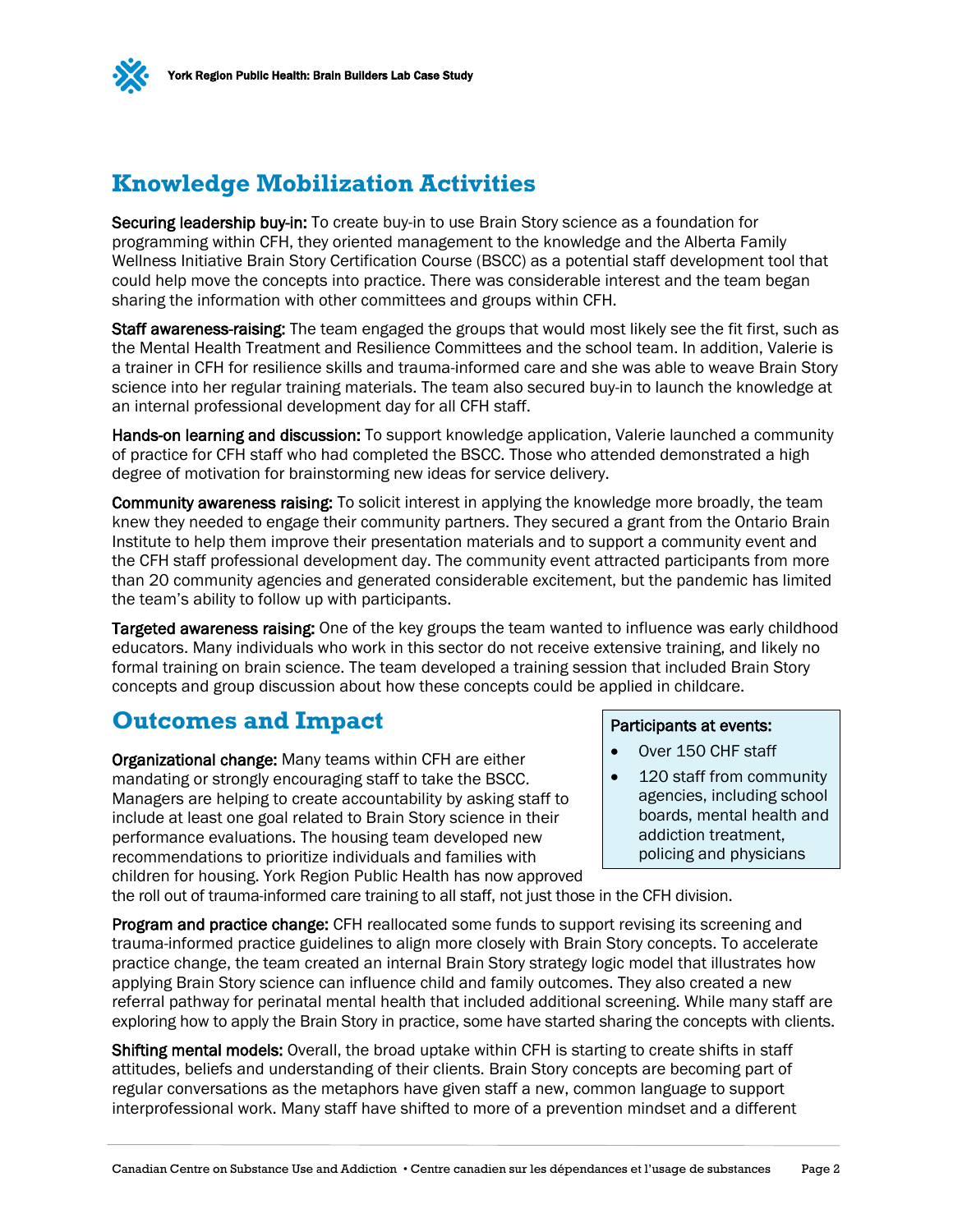understanding of their own role in supporting clients. There is a stronger focus on providing ongoing supports that build client coping skills rather than short-term, in-the-moment, crisis management that results in clients returning every time they face a challenge.

Cross-sectoral engagement: The community event resulted in a number of requests for additional presentations on Brain Story science, and for CFH's resilience and trauma-informed care training. Valerie was invited to speak about the work in York Region at Health Nexus' Best Start Conference in Toronto in March 2020. This conference was intended to help launch an Ontario-wide strategy to mobilize Brain Story science across sectors, but the work has been disrupted due to the pandemic.

### **Lessons Learned and Next Steps**

Aligning with organizational culture and goals makes for swift uptake and buy-in. CFH already had an interest in becoming more trauma-informed, so Brain Story science was seen as a way of facilitating this goal. However, the knowledge also resonated with leadership and staff on both a personal and professional level and helped to elevate and prioritize the need for this work, for example, through reallocation of resources.

Institutionalizing the knowledge and providing sense-making opportunities creates sustainability. One of the biggest drivers of sustainability for the work will be the mandated staff training and tying the knowledge to staff performance appraisals. The additional staff resources and community of practice will help accelerate integration of the knowledge into day-to-day practice.

Create new champions to support community spread. The number of community organizations that followed up with requests for more training indicates that appetite for the knowledge in the community is high. Even though the pandemic limited the team's work, there is great potential to strengthen

#### Follow up presentation requests from community partners:

- York Public Health teams
- Public Health Ontario's Healthy Growth and Development Provincial Network
- EarlyON centres
- Catholic and French school boards
- Childcare agencies
- Early intervention and children's mental health agencies
- University of Ontario Institute of Technology
	- General public

partnerships and align service delivery across agencies and sectors in York Region.

Once pandemic restrictions ease, the team plans to create additional training, tools and communities of practice. They would like CFH to achieve a Best Practice Spotlight Organization designation from the Registered Nurses Association of Ontario and integrate a variety of best practice guidelines including the best practice guideline for person- and family-centred care. Within the community, they plan to continue delivering Brain Story science presentations and resilience and trauma-informed care training to build awareness of the knowledge across sectors and advocate that this becomes a priority at all levels of government and across the tables they engage in.

#### **Resources**

• CCSA impact video: [Regional Strategies for Promotion, Prevention and Resilience-Building](https://www.youtube.com/watch?v=5NwgYsKrZ04&list=PL1VWJFnRE-UQph04e5YSXdr8VxWHj_P9U&index=9&ab_channel=CCSA%2FCCDUS)